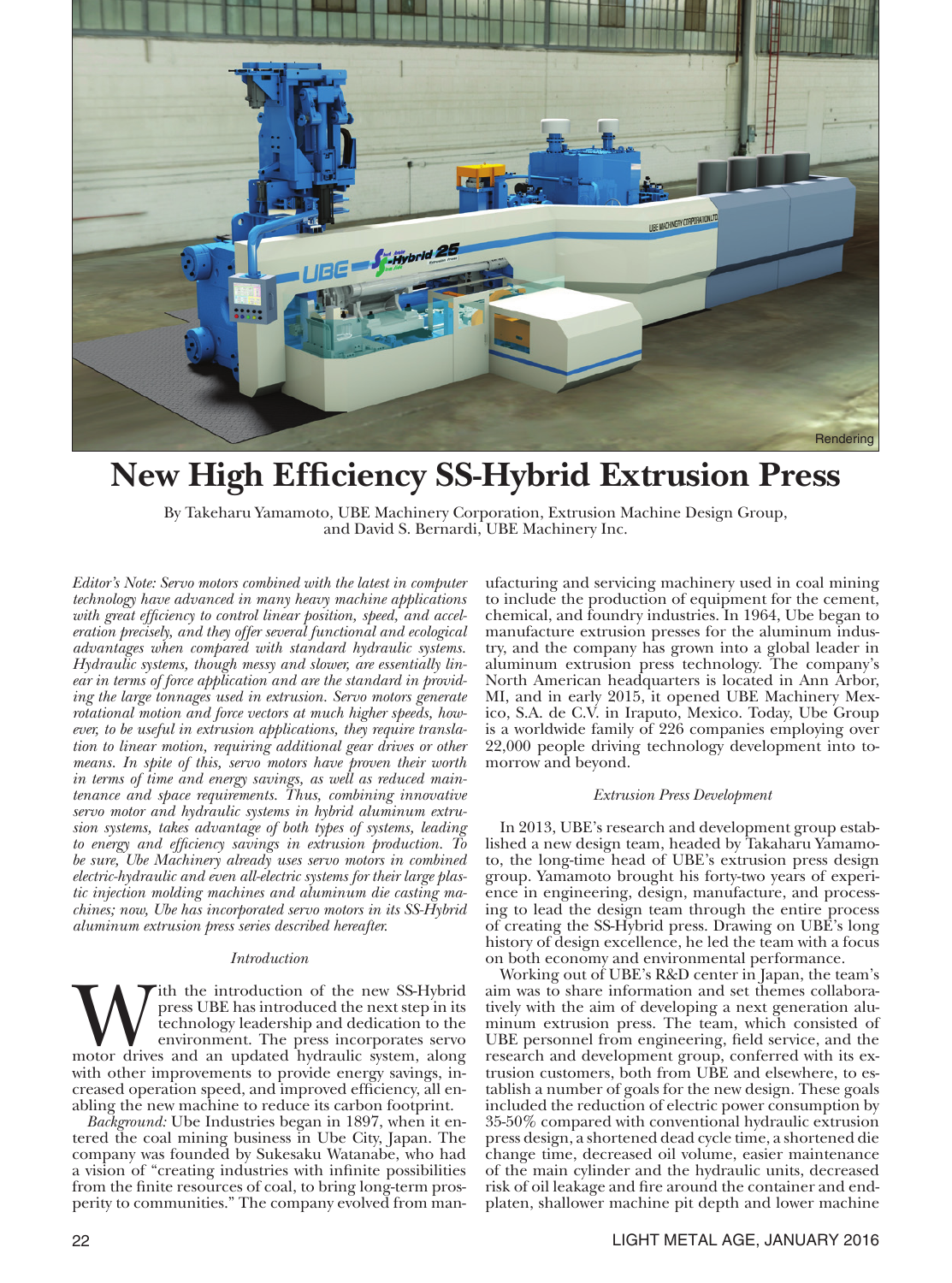height, a simplified structure and ease of maintenance of the hybrid system, noise reduction covers, a smaller die slide footprint, and reduced noise through the use of servo-motors and inverter controls on the pump motors.

The development team utilized FEM analysis from the start to the finish of designing the new press. The company's in-house steel foundry enabled the team to design and manufacture the complete extrusion press, from casting design through the casting process to final machining, assembly, and testing of the parts. Through this two year design and development process, the team was able to meet all of its goals in the creation of the SS-Hybrid press.

### *The SS-Hybrid*

UBE was careful to maintain the design integrity of the SS-Hybrid (Figure 1), which is the latest iteration of their popular NPC-SSG3 model in the SS series. As noted previously, the new press was designed to make a number of improvements in terms of energy savings and efficiency. Some of those improvements are shown in Table I. The SS-Hybrid short stroke press is available in 15 MN (1,650 ton), 18MN (2,000 ton), 25 MN (2,750 ton), 30 MN (3,300 ton), and 36 MN (4,000 ton) sizes.

*Basic Structure:* Following extensive continued testing, UBE decided to continue to use round tie bars with prestressed tubes in conjunction with a rigid base design for the SS-Hybrid. The press machine base is made of steel as a welded one-body package to assure the alignment, integrity, and longevity of the machine. In addition to improving robustness, the base secures the slide surface accuracy for the main cross-head and the container. Using FEM analysis, UBE found that the use of round tie bars were superior regarding deflection and alignment



Figure 1. Overview of the SS-Hybrid Press.

|                                                                                           | <b>NPC-SS3G</b><br>$(25$ MN) | <b>SS-Hybrid</b><br>(25 MN) |
|-------------------------------------------------------------------------------------------|------------------------------|-----------------------------|
| <b>Dead Cycle Time</b><br>(excluding upset and<br>burp cycle -<br>quaranteed value)       | 9.9 <sub>sec</sub>           | 8.6 <sub>sec</sub>          |
| <b>Dead Cycle Time</b><br>(including upset and<br>burp cycle - just<br>calculation value) | 13.4 sec $\pm$ 5%            | 12.0 sec $\pm 5%$           |
| <b>Energy Consumption</b><br>(during extrusion)                                           | 105 kWh                      | 77 kWh                      |
| <b>Hydraulic Oil Volume</b>                                                               | 6,000 L                      | 4,500L                      |

Table I. Comparison of the SS-Hybrid press to the NPC-SSG3.

# **Increase efficiency and productivity with Abtex deburring systems**

The right brush, powered by a well-designed machine, provides the perfect solution for deburring light-metal parts.

That's why so many light-metal manufacturers and fabricators use Abtex deburrring systems.

Abtex brushes are engineered tools, outfitted with nylon abrasive silicon carbide filaments. They remove burrs without affecting either the product base or critical dimensions.

Abtex machines are specially customized for your deburring situation. They drive those brushes at maximum angles of efficiency, making your deburring task – and your workspace -- more productive.

Faced with a challenging deburring situation? Call us. Initial consultation is always free.





**DEBURRING SYSTEMS** 

**89 Main Street Dresden, NY 14441 888-662-2839 • 315-536-7403 Email: sales@abtex.com www.abtex.com**